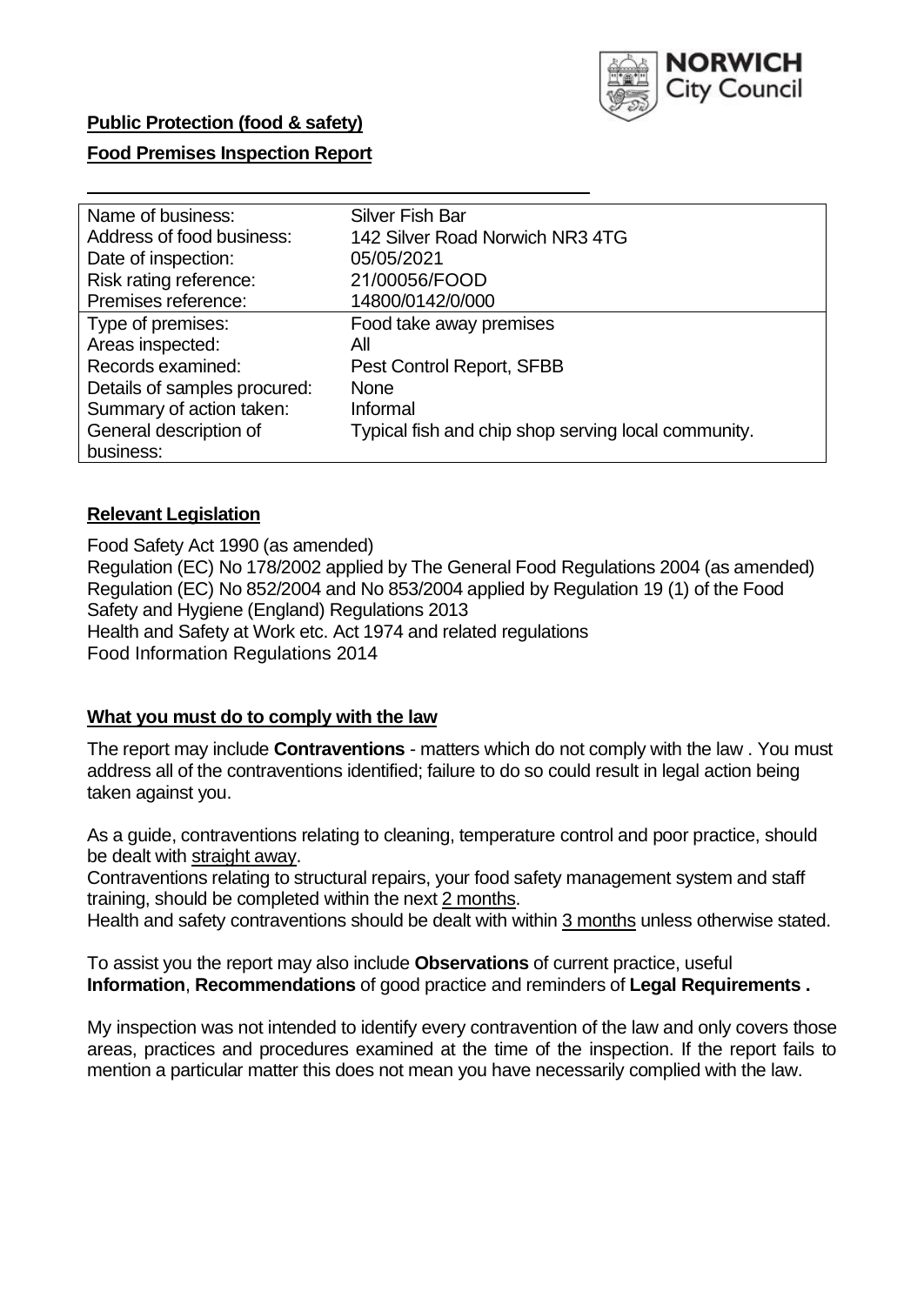# **FOOD SAFETY**

#### **How we calculate your Food Hygiene Rating:**

The food safety section has been divided into the three areas which you are scored against for the hygiene rating: 1. food hygiene and safety procedures, 2. structural requirements and 3. confidence in management/control procedures. Each section begins with a summary of what was observed and the score you have been given. Details of how these scores combine to produce your overall food hygiene rating are shown in the table.

| <b>Compliance Area</b>                     |          |           |           | <b>You Score</b> |                |    |           |    |                |  |  |
|--------------------------------------------|----------|-----------|-----------|------------------|----------------|----|-----------|----|----------------|--|--|
| Food Hygiene and Safety                    |          |           |           | $\Omega$         | 5              | 10 | 15        | 20 | 25             |  |  |
| <b>Structure and Cleaning</b>              |          |           | $\Omega$  | 5                | 10             | 15 | 20        | 25 |                |  |  |
| Confidence in management & control systems |          |           | $\Omega$  | 5                | 10             | 15 | 20        | 30 |                |  |  |
|                                            |          |           |           |                  |                |    |           |    |                |  |  |
| <b>Your Total score</b>                    | $0 - 15$ | <b>20</b> | $25 - 30$ |                  | $35 - 40$      |    | $45 - 50$ |    | > 50           |  |  |
| <b>Your Worst score</b>                    | 5        | 10        | 10        |                  | 15             |    | 20        |    | $\sim$         |  |  |
|                                            |          |           |           |                  |                |    |           |    |                |  |  |
| <b>Your Rating is</b>                      | 5        | 4         |           | 3                | $\overline{2}$ |    |           |    | $\overline{0}$ |  |  |

Your Food Hygiene Rating is 3 - a generally satisfactory standard

## **1. Food Hygiene and Safety**

Food hygiene standards are high. You demonstrated a very good standard of compliance with legal requirements. You have safe food handling practices and procedures and all the necessary control measures to prevent cross-contamination are in place. Some minor contraventions require your attention. **(Score 5)** 

000300

#### Contamination risks

**Contravention** The following exposed food to the general risk of cross-contamination with bacteria or allergens or its physical contamination with dirt, foreign objects or chemicals:

• uncovered foods in fridge

#### Hand-washing

**Observation** I was pleased to see hand washing was well managed.

## **2. Structure and Cleaning**

The structure facilities and standard of cleaning and maintenance are of a generally satisfactory standard but there are some repairs and/or improvements which are required in order for you to comply with the law. Pest control and waste disposal provisions are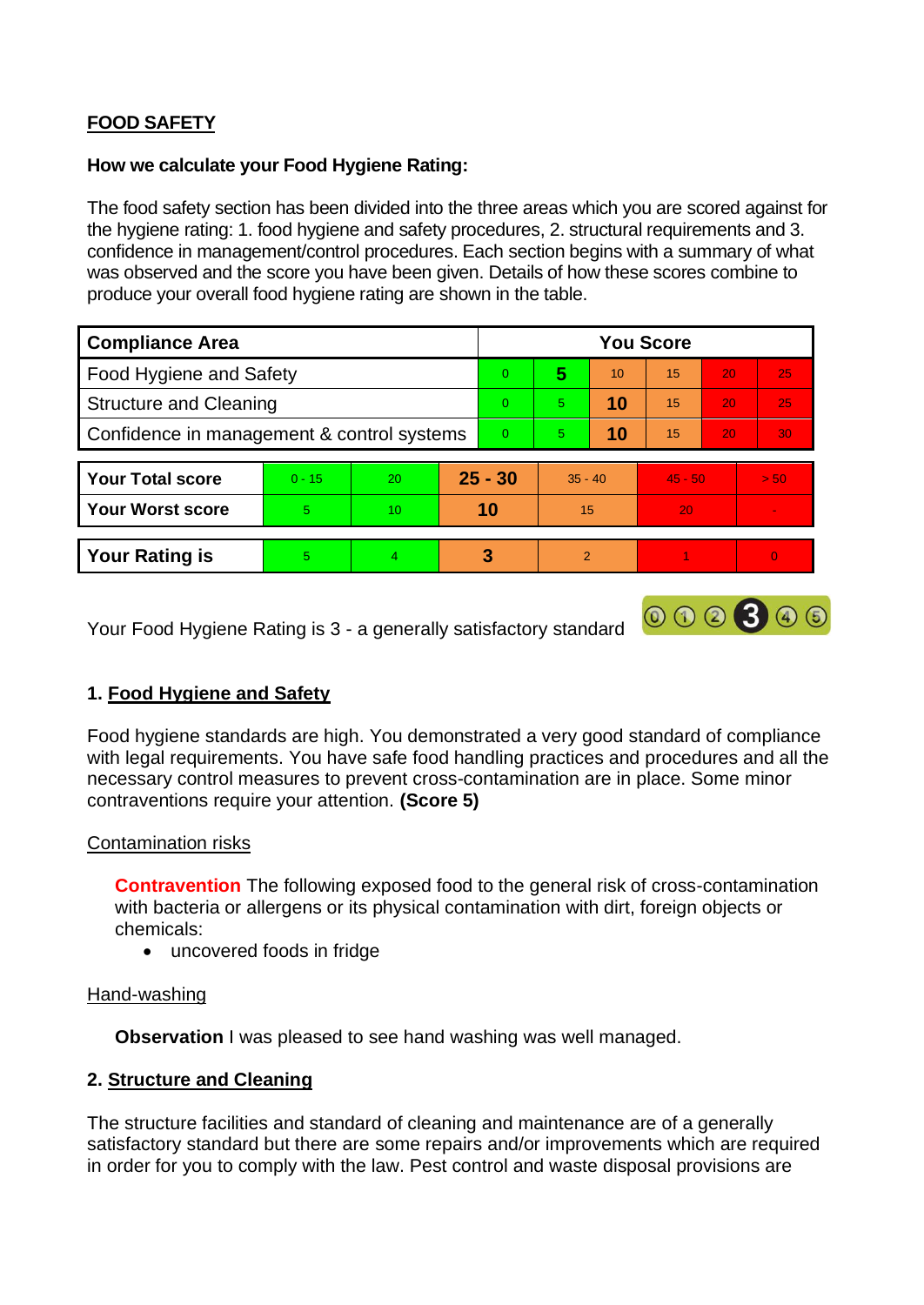adequate. The contraventions require your attention; although not critical to food safety they may become so if not addressed. **(Score 10)** 

### Cleaning of Structure

**Contravention** The following items were dirty and require more frequent and thorough cleaning:

- floor/wall junctions
- around equipment feet
- behind and under equipment

**Contravention** The following items could not be effectively cleaned and must be covered or made non-absorbent:

- mdf or chipboard shelves
- unsealed wooden structures

### **Maintenance**

**Contravention** The following had not been suitably maintained and must be repaired or replaced:

- wall surfaces
- floor surfaces
- worn and / or peeling paint

## Pest Control

**Contravention** Pest proofing is inadequate particularly in the following areas:

• no fly screens fitted to open windows in main front of shop. I was informed these are open for ventilation.

## **3. Confidence in Management**

There are generally satisfactory food safety controls in place although there is evidence of some non-compliance with the law. Your records are appropriate and generally maintained but some deficiencies were identified. You have a satisfactory track record. The contraventions require your attention; although not critical to food safety they may become so if not addressed. **(Score 10)** 

## Food Hazard Identification and Control

**Contravention** The following SAFE METHODS are missing from your Safer Food Better Business pack:

- cross-contamination
- chilling
- cooking

**Traceability**